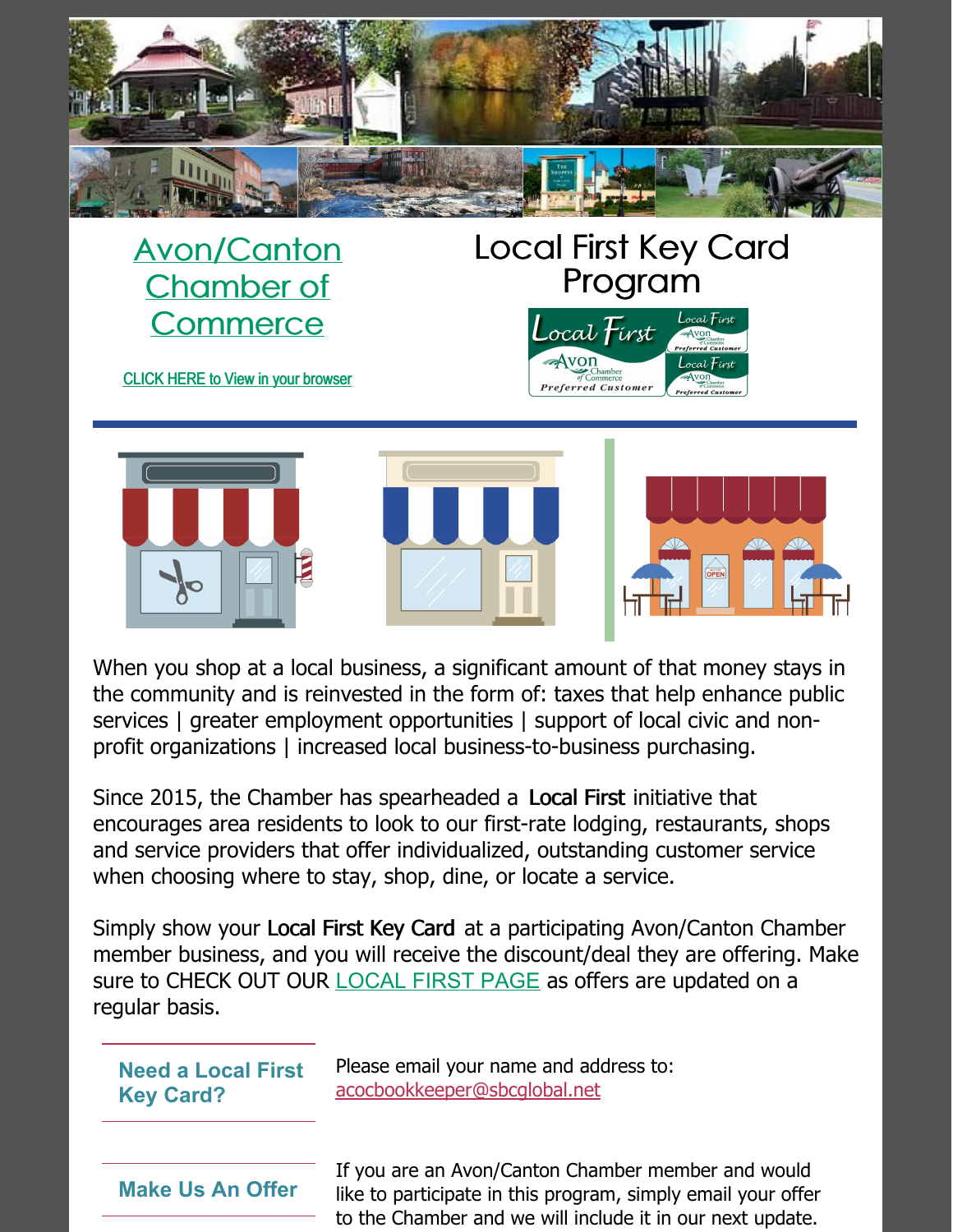#### Download, Print, or Take a Screen Shot of the Offers Below





### *\$10 Off*

*new clients and businesses*

New Clients: Receive \$10 Off Your First 60- or 90-Minute Massage Session Businesses: Receive \$10 Off Per Hour of Corporate Chair Massage (minimum 2 hours)

**Visit our [website](https://www.abundanthealthct.com/)**





### *\$10 Off*

\$10 Off a Single 1-Hour Reiki Session OR 3- and 6-Pack Multi-Sessions

**Visit our [website](http://aninfiniteabundancellc.com/)**

**ARDEN COURTS** PROMEDICA MEMORY CARE

#### **Arden Courts of Avon**



### *One Free Book*

One Free Book on the Dementia **Experience**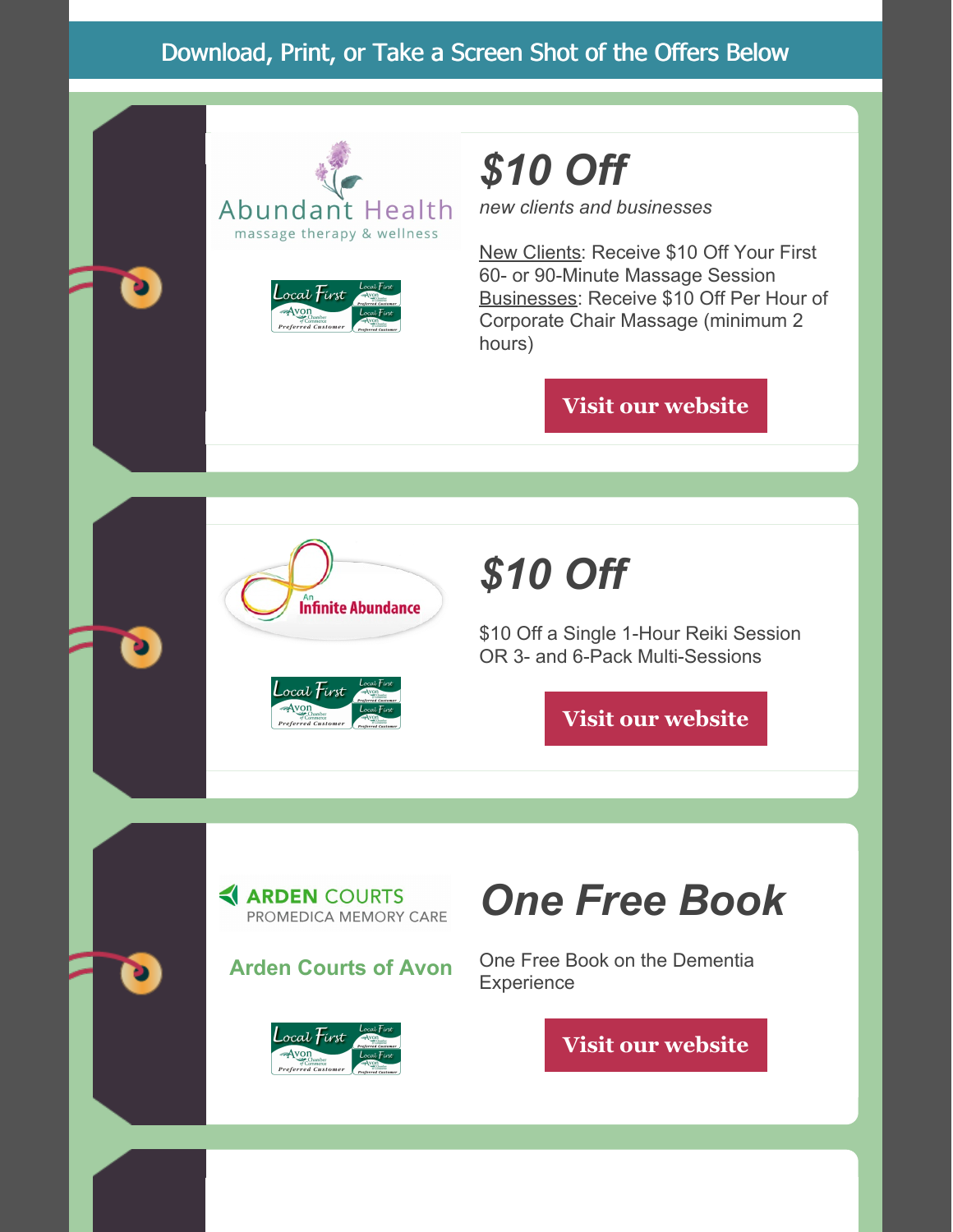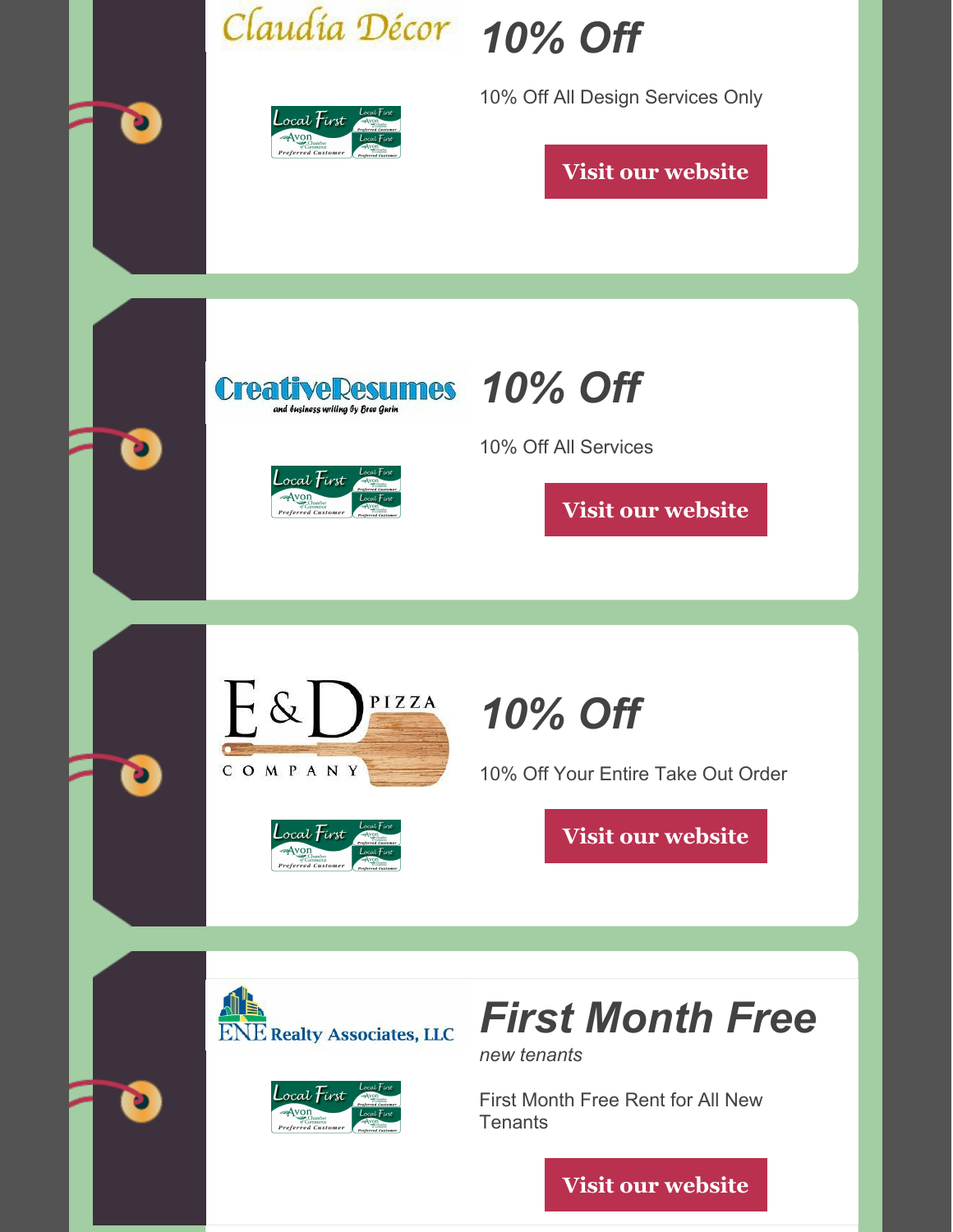



# *10% Off*

*Avon/Canton Businesses and Members; 12-month commitment*

10% Off All Digital Marketing Services for Avon/Canton Businesses and Members. 1st Month Free for LocalONE SEO to Optimize *Google My Business* and Help Customers Find You on Google Search (with 12-month commitment)

**Visit our [website](https://exactdigitalmedia.com/)**



#### **Golf Club**



# *Member for the Day*

*must call for details*

Member For The Day: Enjoy Golf and Outdoor Dining.Call 860-673-6193 Ext. 23 for details, registration & passes

**Visit our [website](https://www.farmingtonwoods.com/GOLF)**

*20% Off*



**Avon**





20% Off the Purchase of An Arch Support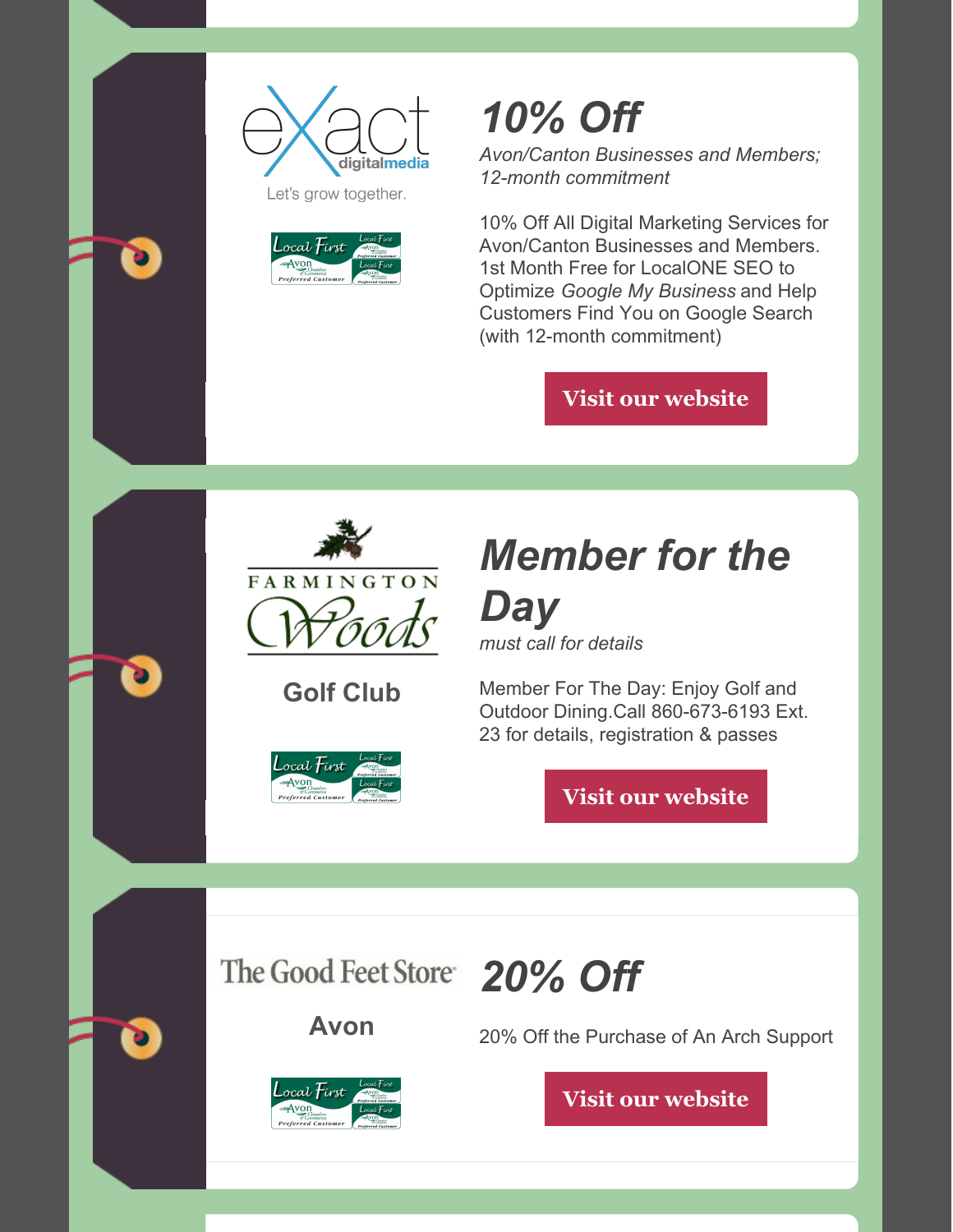Harvey Lewis

**TICIANS** EST. 1890

#### **Canton**



### *30% Off Set of Frames & Lenses*

### ------------------------------------------ *20% Off Sunglasses*

*certain restrictions apply*

30% Off a Complete Set of Frames & Lenses | 20% Off Sunglasses (certain restrictions apply | see store for details)

**Visit our [website](https://www.harveyandlewis.com/)**



**West Simsbury**



### *15% Off Your Next Service Visit*

*exclusions may apply*

15% Off Your Next Service Visit | exclusions may apply (offer expires 12/21/2021)

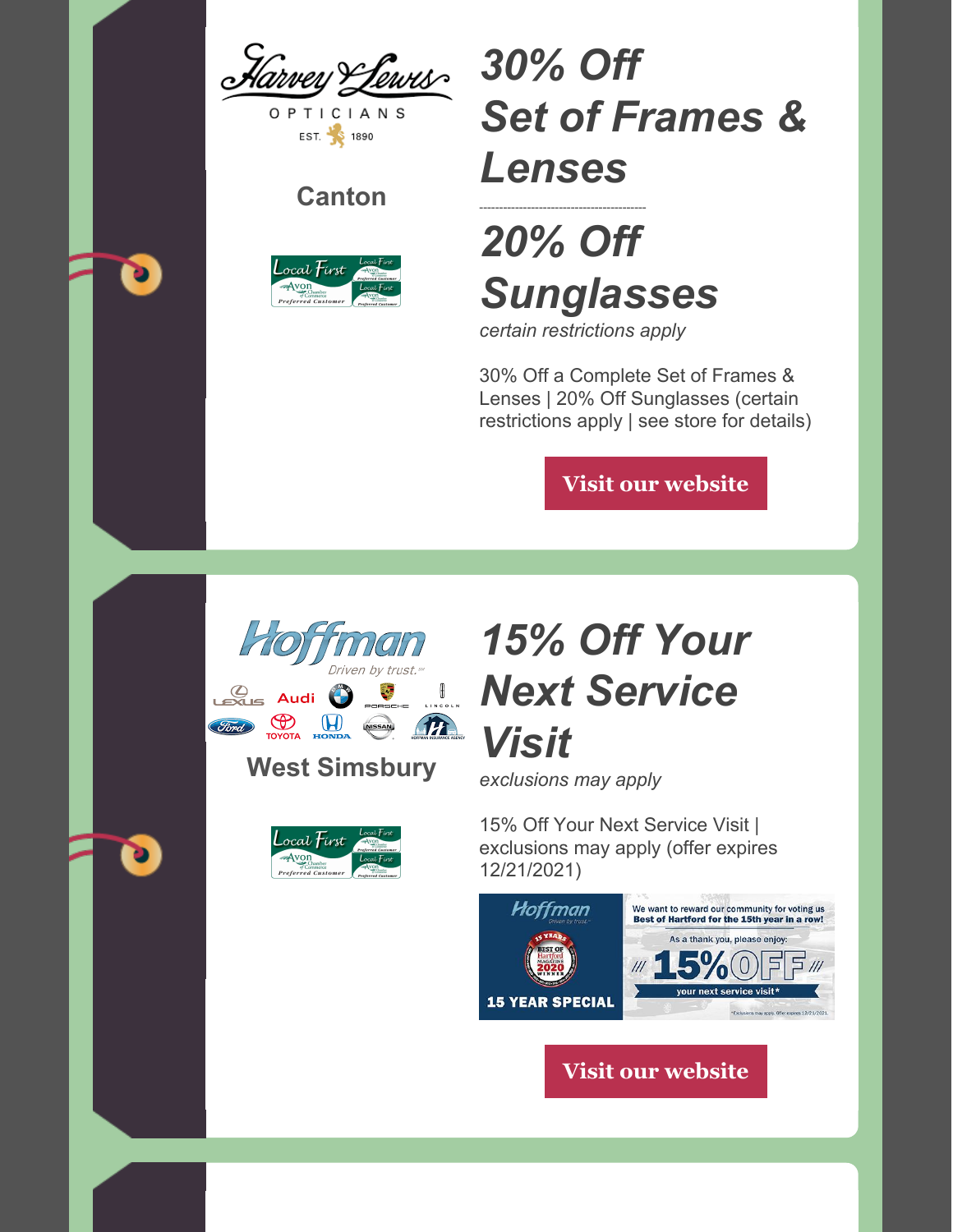**Farmington Valley/ Central CT**

D

D



### *Free In-Home Consultation and Two (2) Hours of Caregiving*

Free In-Home Consultation and Two (2) Hours of Caregiving

**Visit our [website](https://www.homehelpershomecare.com/farmington/)**





## *20% Off First 3 Hours of Consulting*

## *15% Off First Full Month's Bill*

------------------------------------------

20% Off the First 3 Hours of Consulting | 15% Off First Full Month's Bill

**Visit our [website](https://iffseldercareconsultants.com/)**

*Free Bag of Cookies or Pita Chips with \$20*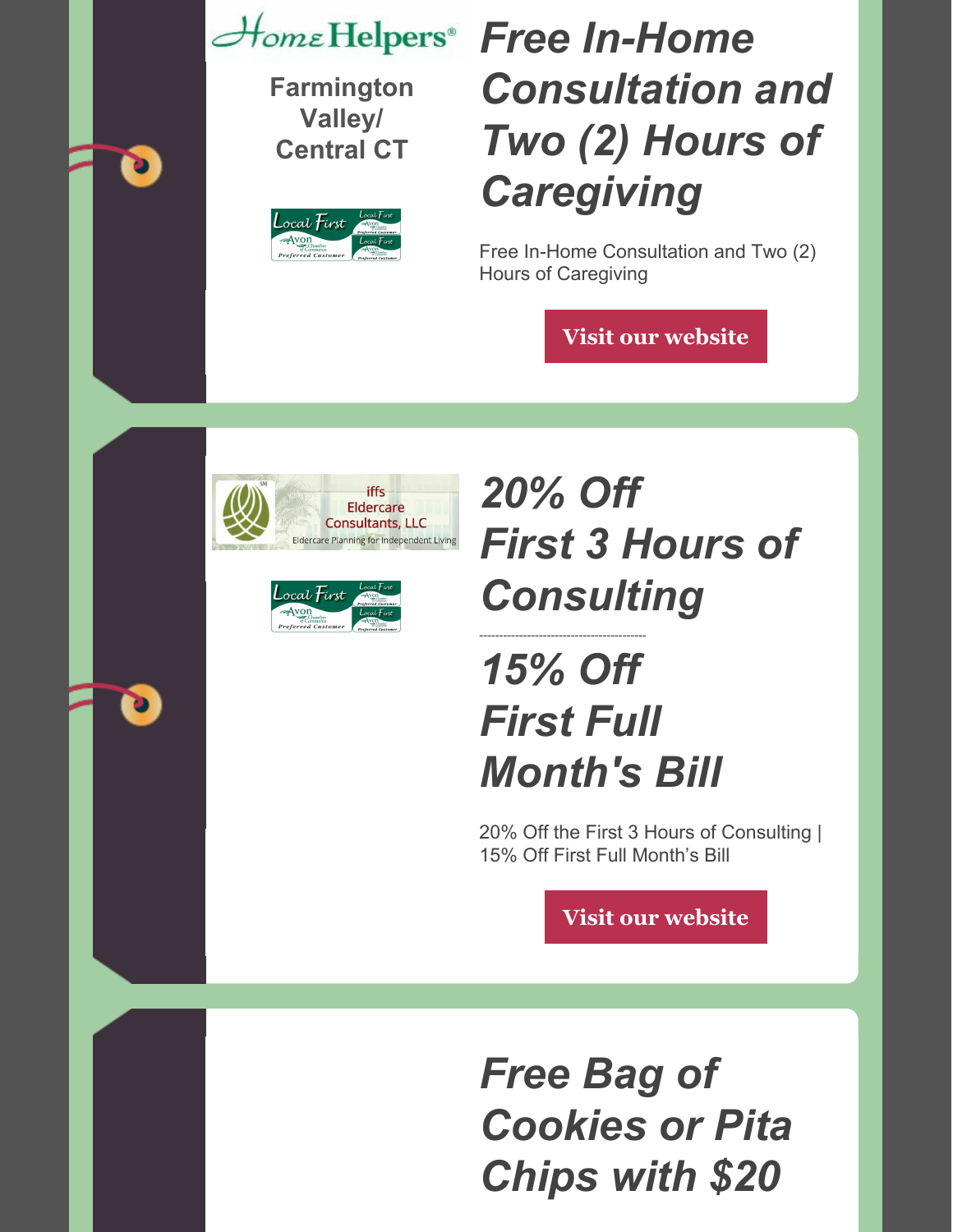**Make it GF** 



### *Purchase*

Choice of a Free Bag of Cookies or Pita Chips (\$3 Value) with a \$20 Purchase

**Visit our [website](http://www.makeitgf.com/)**





**Canton**



## *\$10 Off \$100 \$20 Off \$200 \$30 Off \$300*

*exclusions apply*

\$10 Off \$100 | \$20 Off \$200 | \$30 Off \$300 Includes Brakes, Exhaust, Suspension, Wheel Alignments, Belts, Hoses, Headlamps, Bulbs and More! (excludes tax, tires, batteries, and oil changes)

**Visit our [website](https://www.midas.com/hartford/store.aspx?shopnum=4289&dmanum=384)**





*20% Off*

20% Off First Year of Services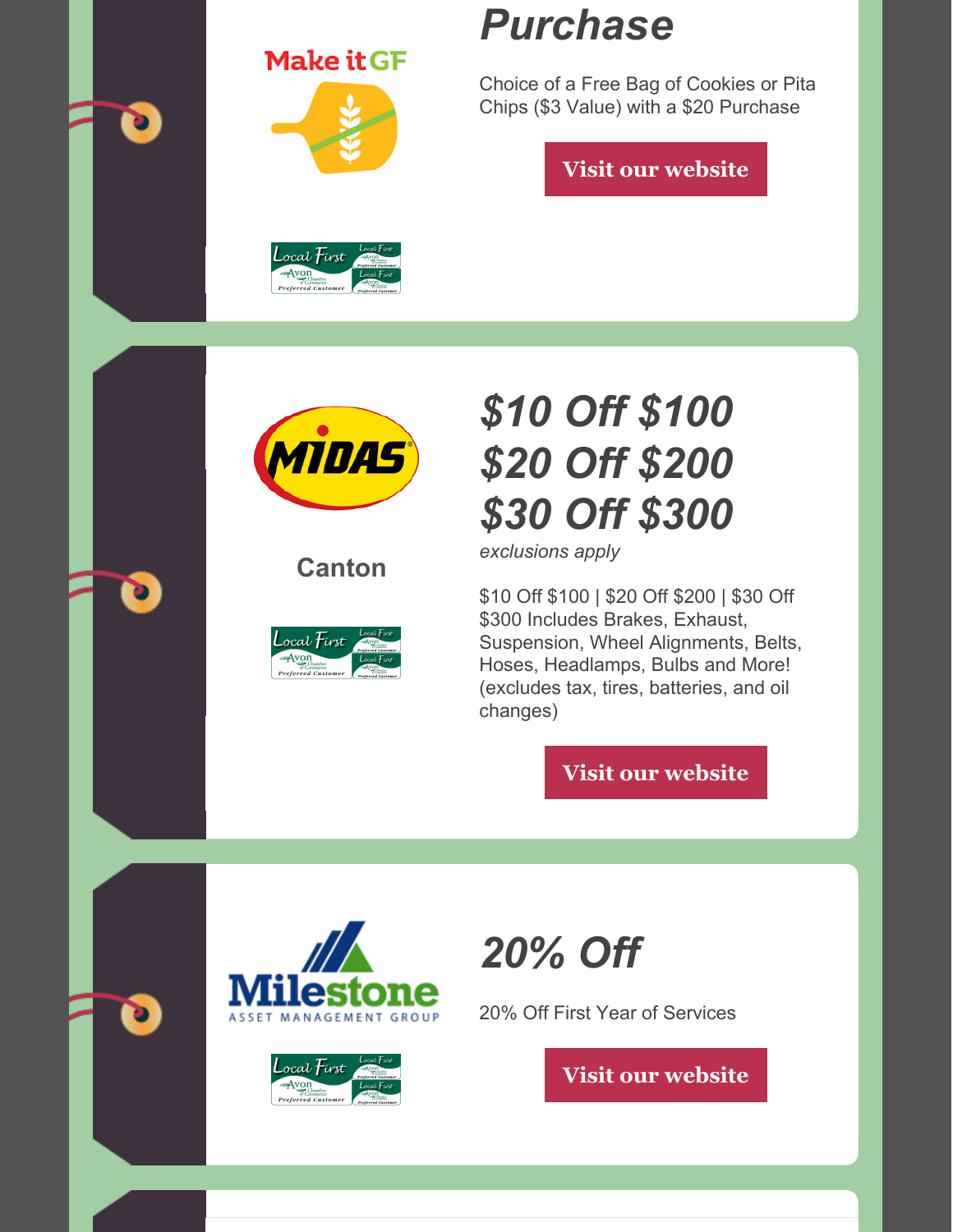

#### **Farmington/ Greater Hartford**



### *\$60 Off Your Initial Clean*

*new customers | when you sign up for either weekly or every-other-week cleaning*

New Customers - Receive \$60 Off Your Initial Clean When You Sign Up for Either Weekly or Every-Other-Week Cleaning **Services** 

**Visit our [website](https://www.mollymaid.com/farmington-greater-hartford/)**





*\$19 Full Medical History, Orthopedic and Neurological Tests, Thermographic Test, X-Rays, First Adjustment*

*new patients*

New Patients - Full Medical History, Orthopedic and Neurological Tests, Thermographic Test, X-Rays, First Adjustment for \$19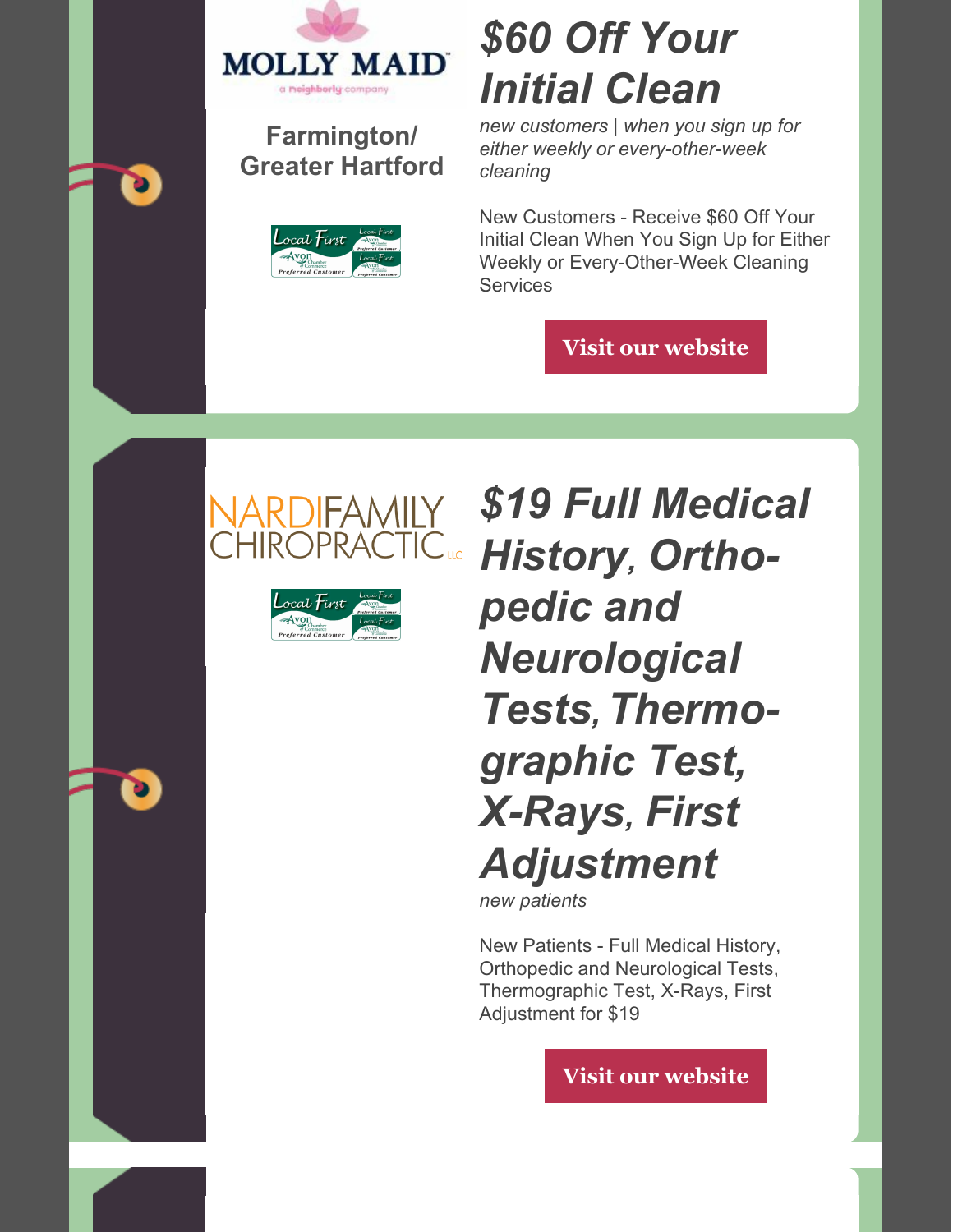



**Avon**



### *10% Off \$50 Purchase*

10% Off a \$50 Purchase of Warner's Best **Products** 

**Visit our [website](https://naturesgifts-usa.com/)**

orcom **Mortgage** 

**Katie Stevenson**



### *Receive A Closing Cost Credit Equal to the Amount of the Appraisal (up to \$500)*

*for customer referrals that result in the financing of a purchase or refinancing of a home with Katie Stevenson*

Refer a Customer that Finances the Purchase or Refinances a Home with Katie Stevenson and Receive a Closing Cost Credit Equal to the Amount of the Appraisal up to \$500

**Visit our [website](https://katiestevenson.norcommortgage.com/)**

**PROMOTIONS by DESIGN LLC**<br>promotional products and apparel

*15% Off Your First Order*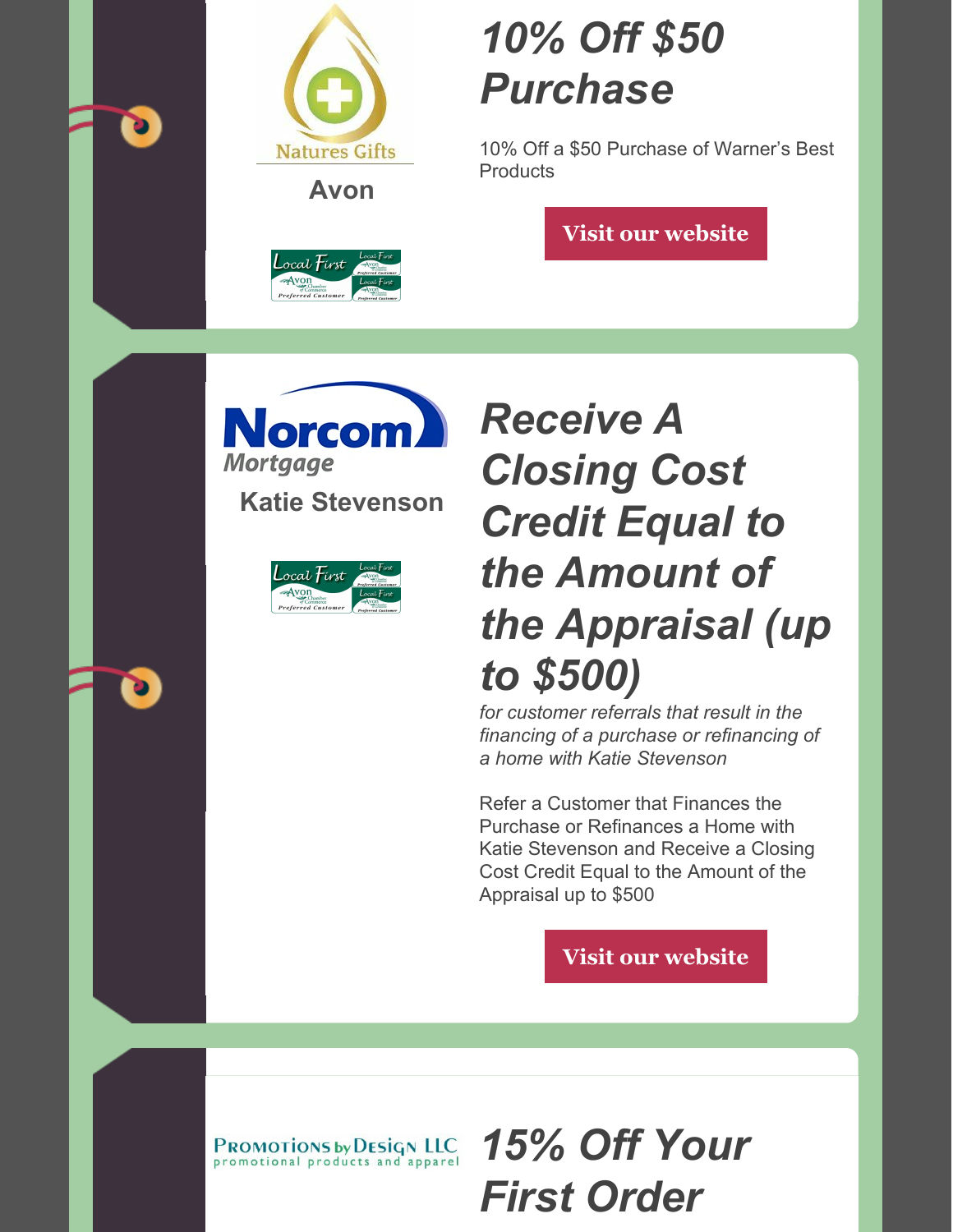

*new customers*

New Customers - 15% Off on Your First Order

**Visit our [website](https://www.promotionsbydesign.net/)**

### *Complementary*

**Carol Tsacoyeanes**



### *Personal Fitting* ------------------------------------------

*\$20 Off A Purchase*

*new clients*

Complimentary Personal Fitting | New Clients - \$20 Off a Purchase

**Visit our [website](https://www.rubyribbon.com/pws/carolt/tabs/corphome)**





# *10% Off*

*one-time use*

One-Time, 10% Discount on Her New Product *Certified Organic Green Hemp Oil Cream*

**Visit our [website](https://www.shihanskinpro.com/)**



*10% Off*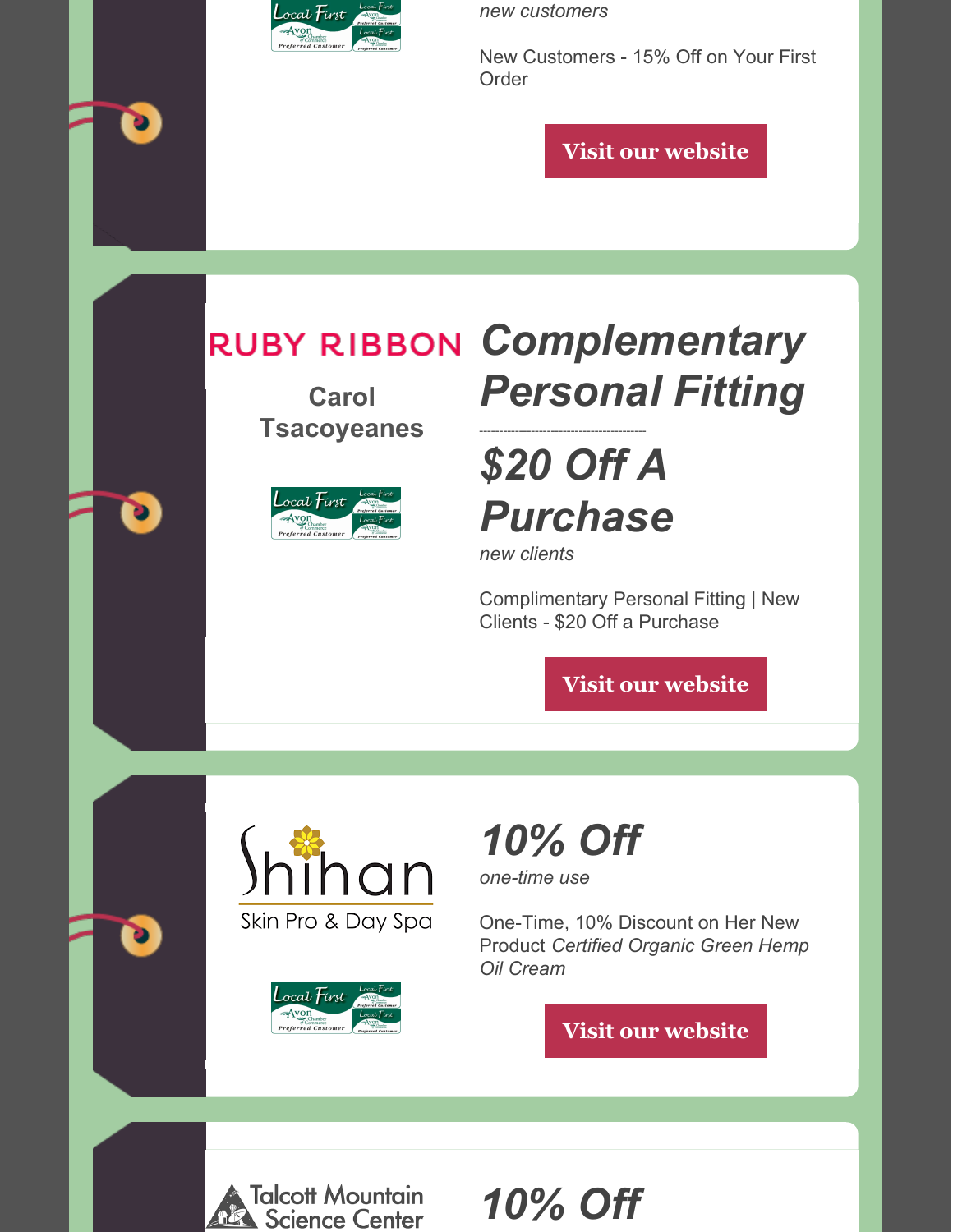

10% Off Any *Skygazing* Program. Visit TMSC.org for upcoming schedule. (excludes private events and custom programs)

**Visit our [website](https://www.tmsc.org/)**

**Dana Culligan**



## *\$20 Off Your Order of \$100 or More*

### ------------------------------------------ *Free Genuine Semi-Precious Stone Bracelet with Order*

\$20 Off Your Order of \$100 or More | Receive a Free Genuine Semi-Precious Stone Bracelet With Your Order | Access to This Month's Half Price Specials



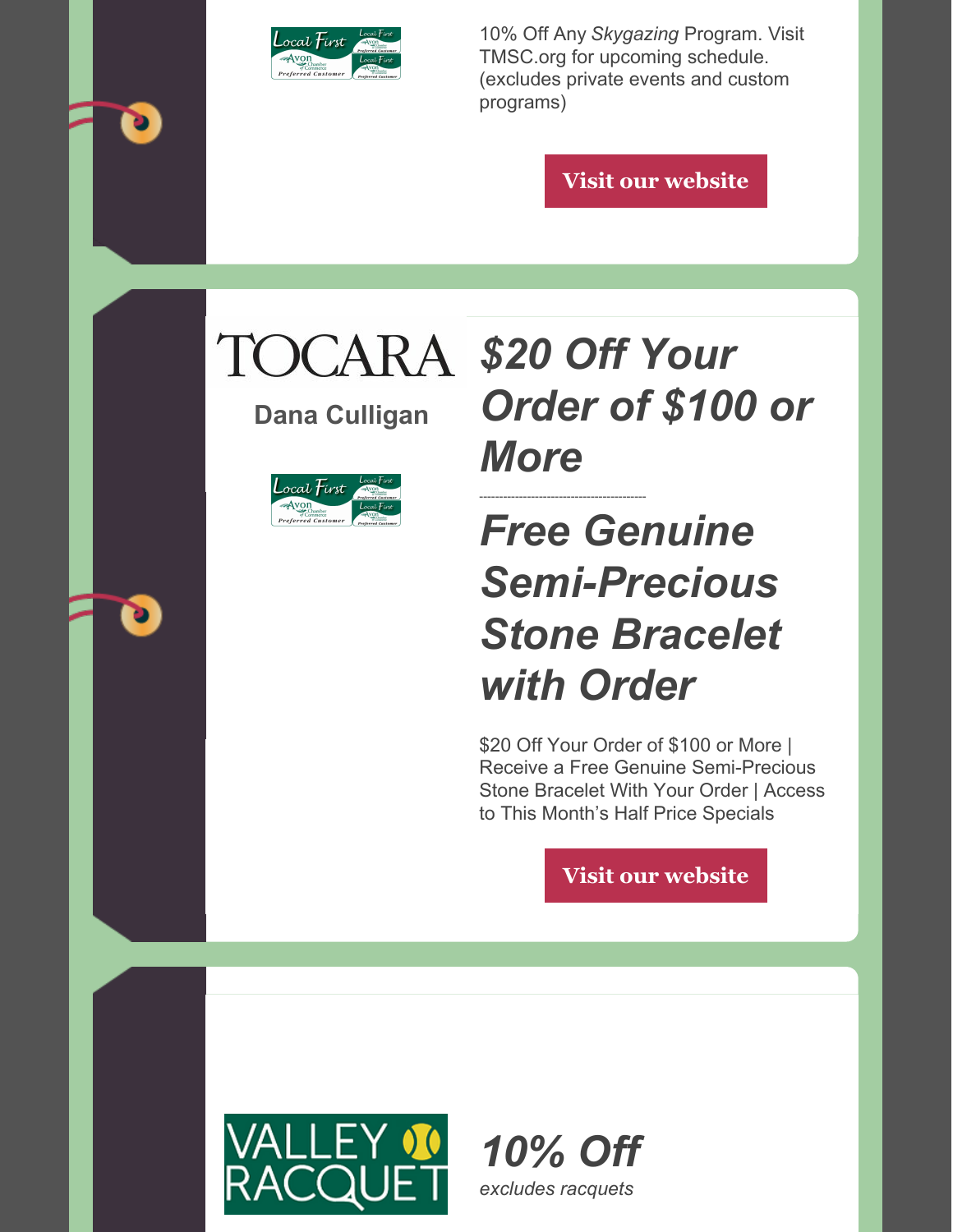

10% Off Any Purchase When Local First Key Card Presented (excluding racquets)

**Visit our [website](https://www.valleyracquet.com/)**



**Unionville**



### *First 3 Months Residential Service Free*

## *First Month Commercial Service Free*

*new customers*

------------------------------------------

Residential - First 3 Months Free for New Customers | Commercial - First Month Free for New Customers

**Visit our [website](https://www.wastematerialtrucking.com/)**





*Therapy Bed 10 Sessions for \$350*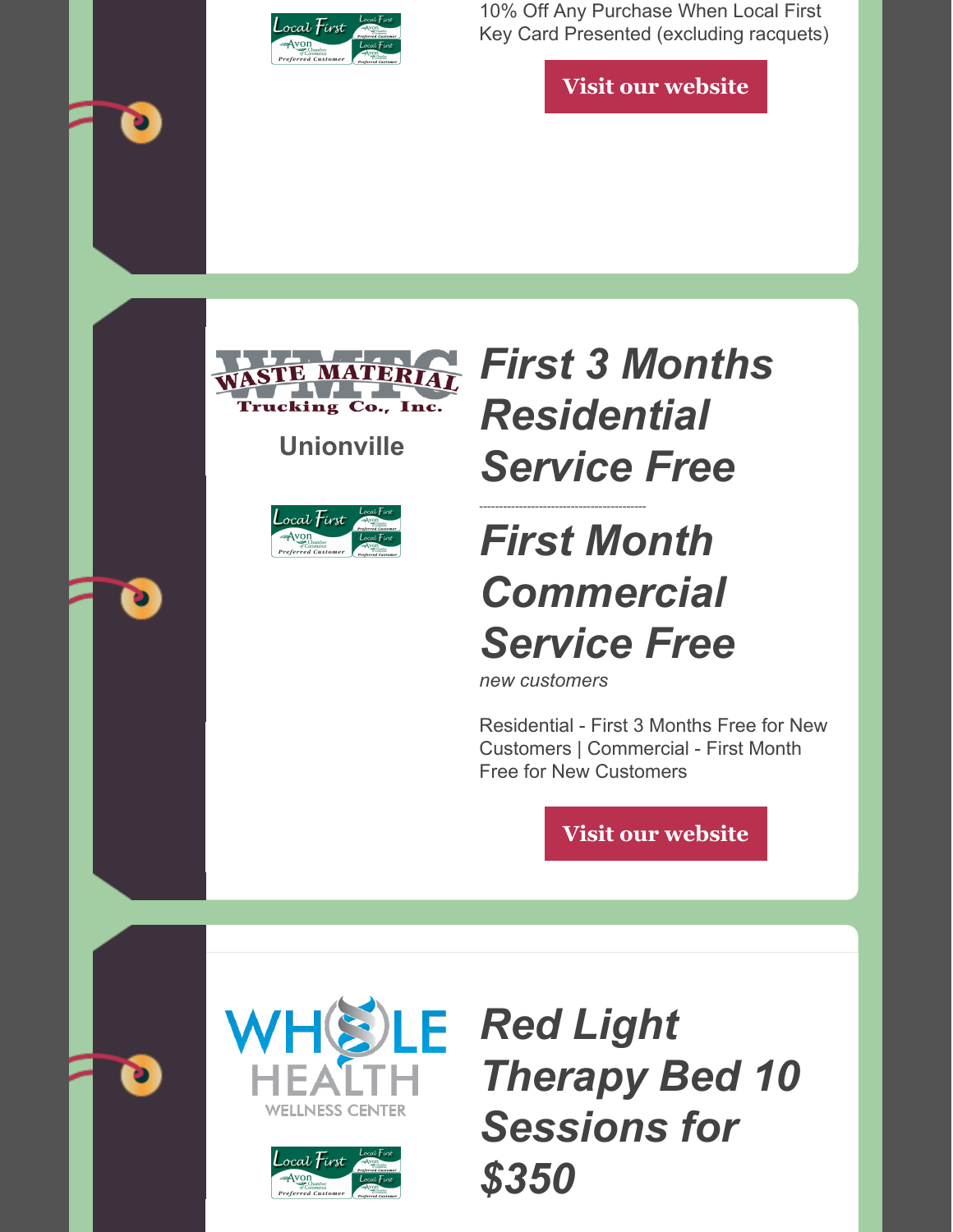Red Light Therapy Bed – Package of 10 Sessions for \$350 (a 30% discount)

**Visit our [website](https://www.wholehealthllc.com/)**



#### **Wholesome Animal Grocery Store**



### *5% Off Any Purchase*

------------------------------------------

### *Free Nutritional Consultation*

Free Nutritional Consultation | 5% Off with Any Purchase

**Visit our [website](https://wholesomeanimal.com/)**



#### **Margo Ross**



## *\$500 to \$1000 Off*

\$500 to \$1000 Off Any Sales Commission (depending on property's sale price) When Using Margo Ross as the Listing Agent in a Real Estate Sale